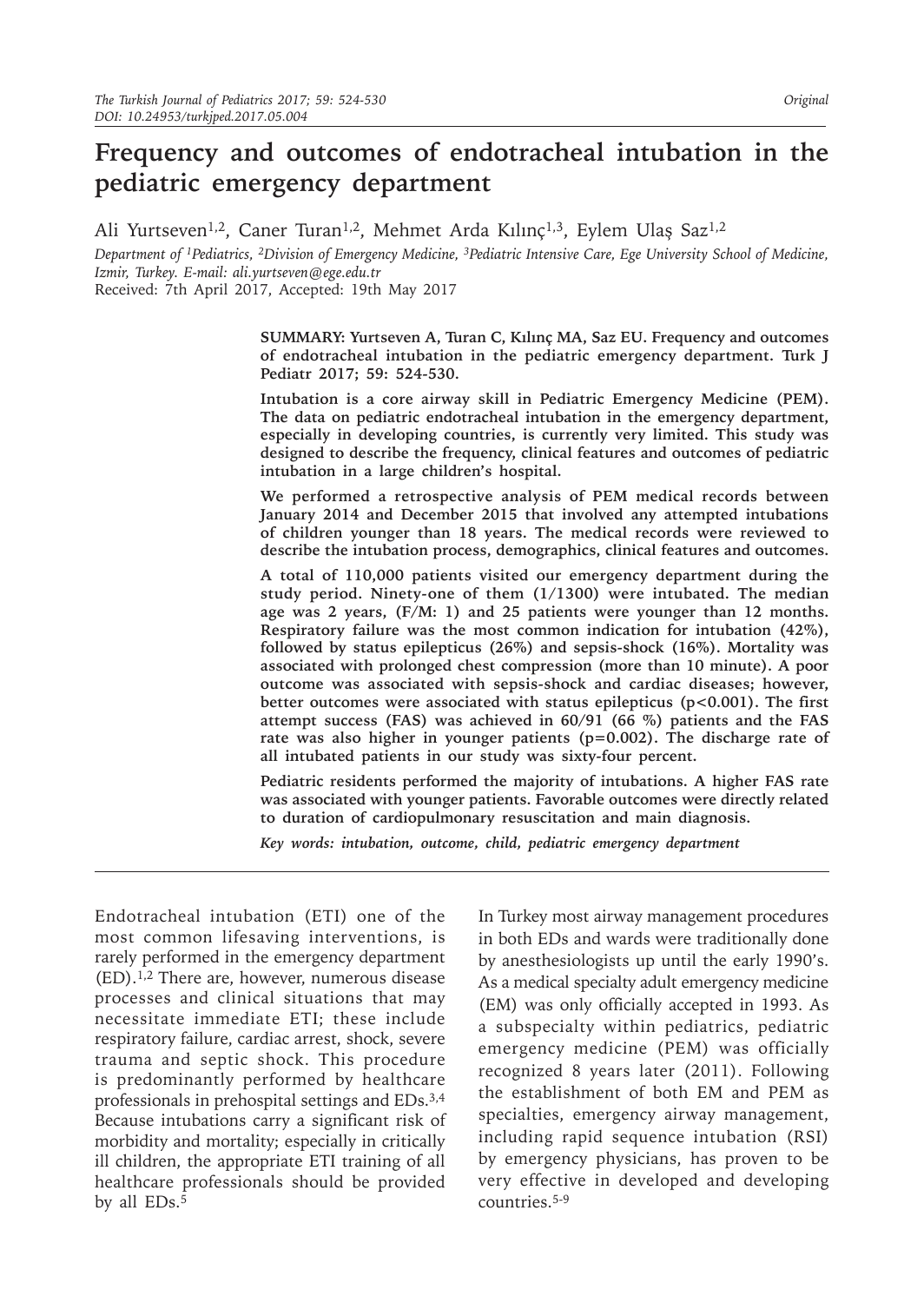In our country, due to lack of trained pediatric emergency physicians, limited data on the magnitude of intubations conducted in pediatric emergency departments (PEDs) is currently available in the literature. This study aimed to determine frequency and outcomes of PED intubation in a tertiary hospital in Turkey. It also describes clinical features, indications of ETI and factors associated with first-attempt success (FAS).

## **Material and Methods**

This retrospective, single-center cohort study was conducted at Ege University Hospital, Pediatric Emergency Department (PED) between January 2014 and December 2015. All patients intubated in the PED during the study period were included. FAS rate was calculated by comparing the number of patients on whom ETI was attempted with the times successful tracheal intubation was achieved on a first attempt at laryngoscopy. A tracheal intubation attempt was recognized as the single insertion of a laryngoscope blade into a subject's mouth, with the intent of inserting an endotracheal tube into the trachea. We defined successful intubation as the placement of an endotracheal tube distal to the glottis. This was judged to have occurred through a combination of clinical confirmations; particularly end-tidal CO2 measurement, and the patient's clinical course following intubation. Only patients on whom intubation was performed in the prehospital setting were excluded from our cohort.

Our PED is a tertiary-care teaching center; located in western of Turkey, it has 55,000 visits annually. The PED is served by 1 PEM attending staff, 2 PEM fellows, and 6 to 10 rotating residents per month. All residents who study in the PEM are supervised by attendings (pediatricians, PEM attending staff, PEM fellows).

Data was collected using a standard data collection form designed by the authors. This form contained information on the clinical and demographic characteristics of all study patients; this included age, sex, medical history, comorbidity, indications for intubation, factors associated with first attempt success, intubation process, drugs used during intubation, and outcome. All data was retrieved retrospectively from electronic medical records.

This study was approved by the local ethical committe.

## *Statistical analysis*

All analyses were performed with SPSS for windows (ver. 19.0 SPSS Inc., IL, USA). Descriptive statistics were used to define the patient'demographic, intubation details, and outcome. Children were categorized into four age groups: infants (0–1year), toddlers (1–5 years), primary school children (5-10 years) and older children (10-18 years). As factors with potential to influence the FAS rate and the outcome, we focused patients' age, intubator's specialty, clinical diagnosis, the intubation method, comorbidity, shift time, prehospital medical transport and cardiopulmonary resuscitation (CPR). These were comparatively analysed using the Chi-square test and Fisher's exact test. A two-tailed probability value (p) of less than 0.05 was considered as significant.

## **Results**

During the study period 110,000 patients visited our emergency department; of these 91 (0.08%) were intubated. Fifty-one percent were male  $(n=46)$  and the median age was 2 years. Regarding age; 25 were infants (28%), 40 toddlers (44%), 12 (13%) primary school children and 14 (15%) older children. Main underlying conditions for ETI were respiratory failure (42%) and status epilepticus (26%) (Table I).

Comorbidity was present in 61 patients (67%); 24 (39%) had central nervous system diseases, 14 (23%) respiratory diseases, 10 (16%) inborn errors of metabolism diseases, 7 (11%) cardiovascular disease, 4 (7%) malignancies, 1 (2%) malnutrition and 1 (2%) substance use.

Induction agents / sedatives were used in 64 cases (70%) (midazolam/fentanyl in 56 cases (88%) and ketamine in 8 (12%)). Rapid sequence intubation (RSI) was performed in 17 patients (19%), and the most preferred neuromuscular blocking agent was rocuronium bromide used for 15 (17%) patients (Table I).

Patients who presented with either sepsis-shock or heart failure were more likely to have a poor outcome. However better outcomes were associated with patients presenting with status epilepticus (p<0.001) (Table II).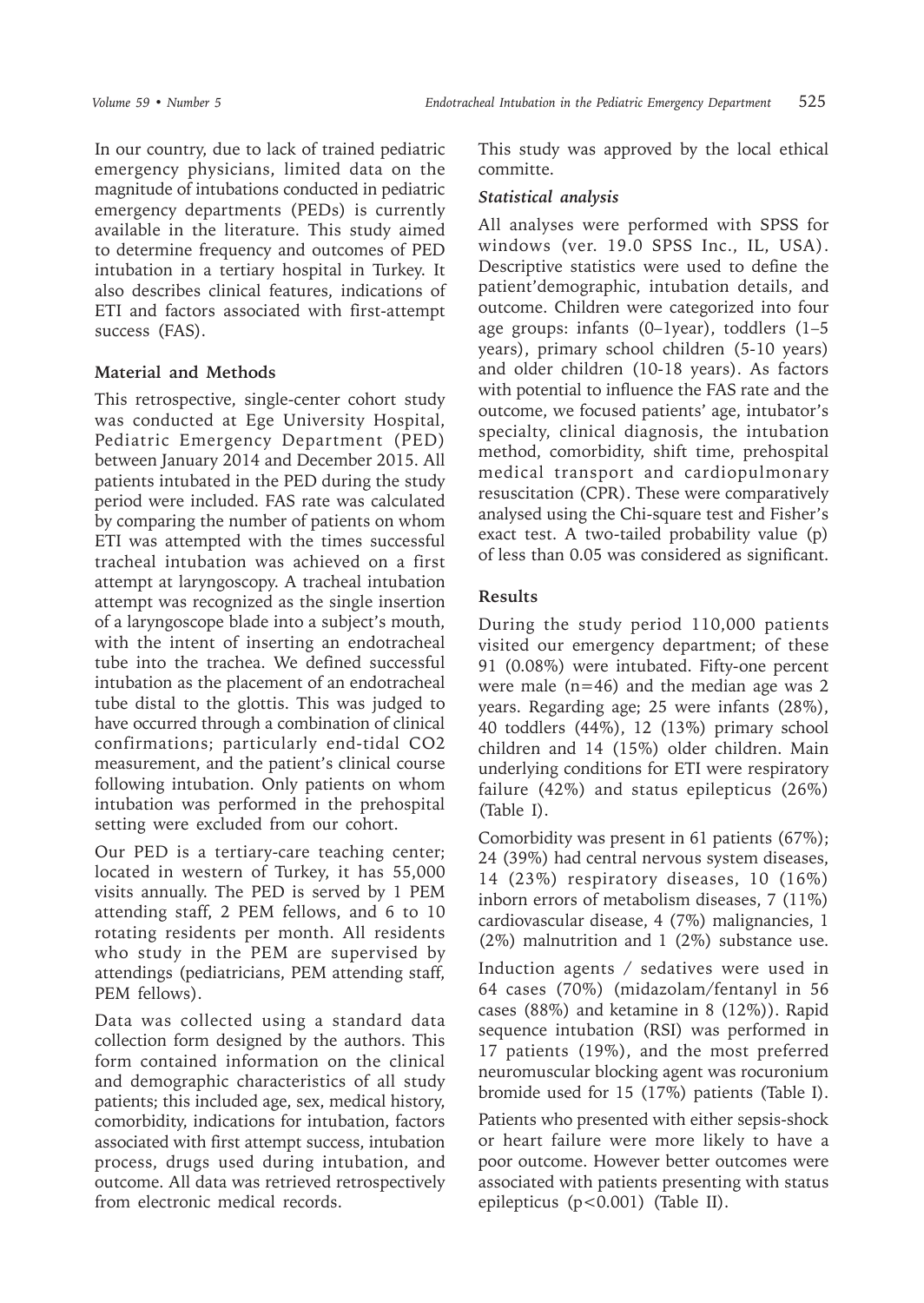| Characteristic                                                                                          | $N$ (%)                                              |
|---------------------------------------------------------------------------------------------------------|------------------------------------------------------|
| Age (years), median (range)                                                                             | $2(0-17)$                                            |
| <b>Sex</b><br>Male<br>Female                                                                            | 46 (51)<br>45 (49)                                   |
| Age group<br>0-1 years<br>1-5 years<br>5-10 years<br>$10-18$ years                                      | 25 (28)<br>40 (44)<br>12(13)<br>14 (15)              |
| Diagnosis<br>Respiratory failure<br>Seizure<br>Sepsis/shock<br>Cardiac failure<br>Intoxication<br>Other | 38 (42)<br>24 (26)<br>15(16)<br>6(7)<br>3(4)<br>5(6) |
| Cardiopulmonary arrest<br>Yes<br>N <sub>o</sub>                                                         | 31 (34)<br>60 (66)                                   |
| Comorbidities<br>Yes<br>N <sub>o</sub>                                                                  | 61 (67)<br>30(33)                                    |
| Sedative/paralytic use<br>Midazolam<br>Fentanyl<br>Ketamine<br>Paralytic                                | 56 (62)<br>56 (62)<br>8(9)<br>17 (19)                |

**Table I.** Characteristics of Patients Who Received Endotracheal Intubation (N=91).

First attempt success was achieved in 60/91 (66 %) patients, second attempt in 15/91 (16.5 %), with 3 or more attempts being necessity in 16/91 (17.5 %). No patient required surgical interventions for airway. The majority intubations were performed by either pediatric residencies or PEM physician 56 (61 %) and 15 (16%) respectively. While the FAS rate was associated with younger age (p=0.002), no significant associations were found concerning the intubator's specialty or other variables (Table III).

In 31 patients (34%) ETI was performed due to cardiopulmonary arrest with 17 of 31 remaining unrespondent to the CPR. Mortality was associated with prolonged chest compression (more than 10 minute). Three patients who developed cardiopulmonary arrest due to ventricular fibrillation required defibrillation.

Sixty-four percent of cases  $(n=58)$  were successfully discharged home following admission to the pediatric intensive care unit. Of the patients receiving CPR (31), only 7 (%23) were discharged following their PICU admission.

## **Discussion**

This study was conducted due to a lack of data in the literature reporting the number of lifesaving interventions performed in the PED; such as resuscitation, ETI and advanced cardiac life support procedures. Our results have confirmed that critical illness requiring ETI occurs infrequently in the PED. This is consistent with previously published data which demonstrated the mean range of ETIs per 1,000 PED patients to be 0.8 to 3.3.5,10,11 This study is first to report the scope of ETI practice among PEDs in Turkey. The fact that our data is statistically similar to previous studies from other developed and developing countries, which also found low volumes of encounters with critical illness requiring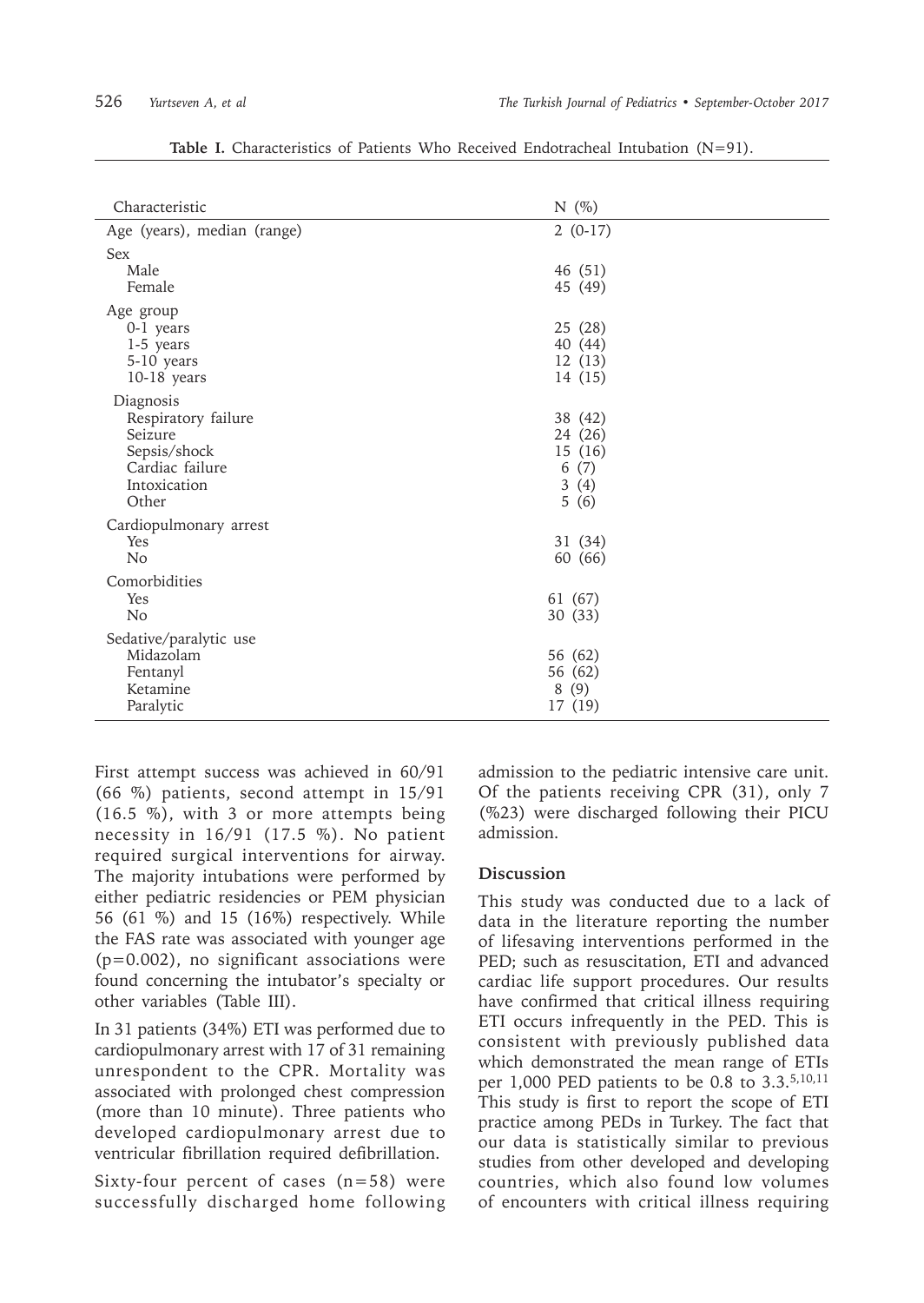resuscitation interventions in the PED, shows that our experience in a tertiary care PED is not unique. $11,12$ 

In this study, the majority of cohort were 1 to 5 years of age. Other studies, however, have showed most of the children are being younger than  $1$  year.<sup>1,13,14</sup> There is a possible explanation for increased numbers of preschool children in our study. While our hospital has one of the most advanced pediatric intensive care units in available in Turkey, it has a comparatively smaller neonatal intensive care unit.

The most common clinical manifestations requiring ETI in this study was respiratory failure; this was followed by status epilepticus and sepsis-shock. Bano et al.<sup>9</sup> reporting from a developing country, in conjuction with other studies from developed countries, showed similar results. That is, most pediatric ETIs are performed due to respiratory failure, cardiopulmonary arrest, seizure and trauma.10,15,16 Conversely however, Sagarin et al.7 found that the majority of the patients

requiring ETI had presented with status epilepticus, followed by trauma. Due to the fact that adult EM in our institute cares for pediatric trauma patients, there were no trauma patients requiring ETI in our study.

Sixty-one patients (67%) in the present study had comorbidity. Intubated patients did show better outcomes in the absence of comorbidity; however, the difference was not statistically significant. Similary, studies from other countries also indicated that most patients intubated in the EDs had comorbid conditions. No effect of comorbidity on outcomes, however, had been noted.9,16,17

Rapid sequence intubation is defined as the simultaneous administration of a sedative/ analgesic and neuromuscular blocking agent to render the patients rapidly unconscious and/or flaccid; in order to facilitate emergent ETI.18-20 In our study only 19% of intubations was performed using RSI. This RSI rate was lower than other studies. It can possibly be explained by the timing of most intubations.

| Variables                     | Discharged | Died    | P value |
|-------------------------------|------------|---------|---------|
|                               | $N(\%)$    | $N(\%)$ |         |
| Age group                     |            |         |         |
| 0-1 years                     | 13(52)     | 12(48)  | 0.074   |
| 1-5 years                     | 27(68)     | 13(32)  |         |
| 5-10 years                    | 11(92)     | 1(8)    |         |
| $10-18$ years                 | 7(50)      | 7(50)   |         |
| <b>Sex</b>                    |            |         |         |
| Male                          | 32(71)     | 13(29)  | 0.148   |
| Female                        | 26(56)     | 20(44)  |         |
| Diagnosis                     |            |         |         |
| Respiratory failure           | 24(63)     | 14(37)  | < 0.001 |
| Seizure                       | 22(92)     | 2(8)    |         |
| Sepsis/shock                  | 6(40)      | 9(60)   |         |
| Cardiac failure               | 1(17)      | 5(83)   |         |
| Intoxication                  | 2(67)      | 1(33)   |         |
| Other                         | 3(60)      | 2(40)   |         |
| Comorbidity                   |            |         |         |
| Yes                           | 37(61)     | 24(39)  | 0.383   |
| N <sub>o</sub>                | 21(70)     | 9(30)   |         |
| Shift hours                   |            |         |         |
| Out of working hours          | 35(60)     | 23(40)  | 0.496   |
| Within working hours          | 23(70)     | 10(30)  |         |
| Prehospital medical transport |            |         |         |
| Yes                           | 19(54)     | 16(46)  | 0.138   |
| N <sub>o</sub>                | 39(70)     | 17(30)  |         |
| Cardiopulmonary arrest        |            |         |         |
| Yes                           | 7(23)      | 24(77)  | < 0.001 |
| No                            | 51(85)     | 9(15)   |         |

**Table II.** Outcome of All Cases Who had Tracheal Intubation (N=91).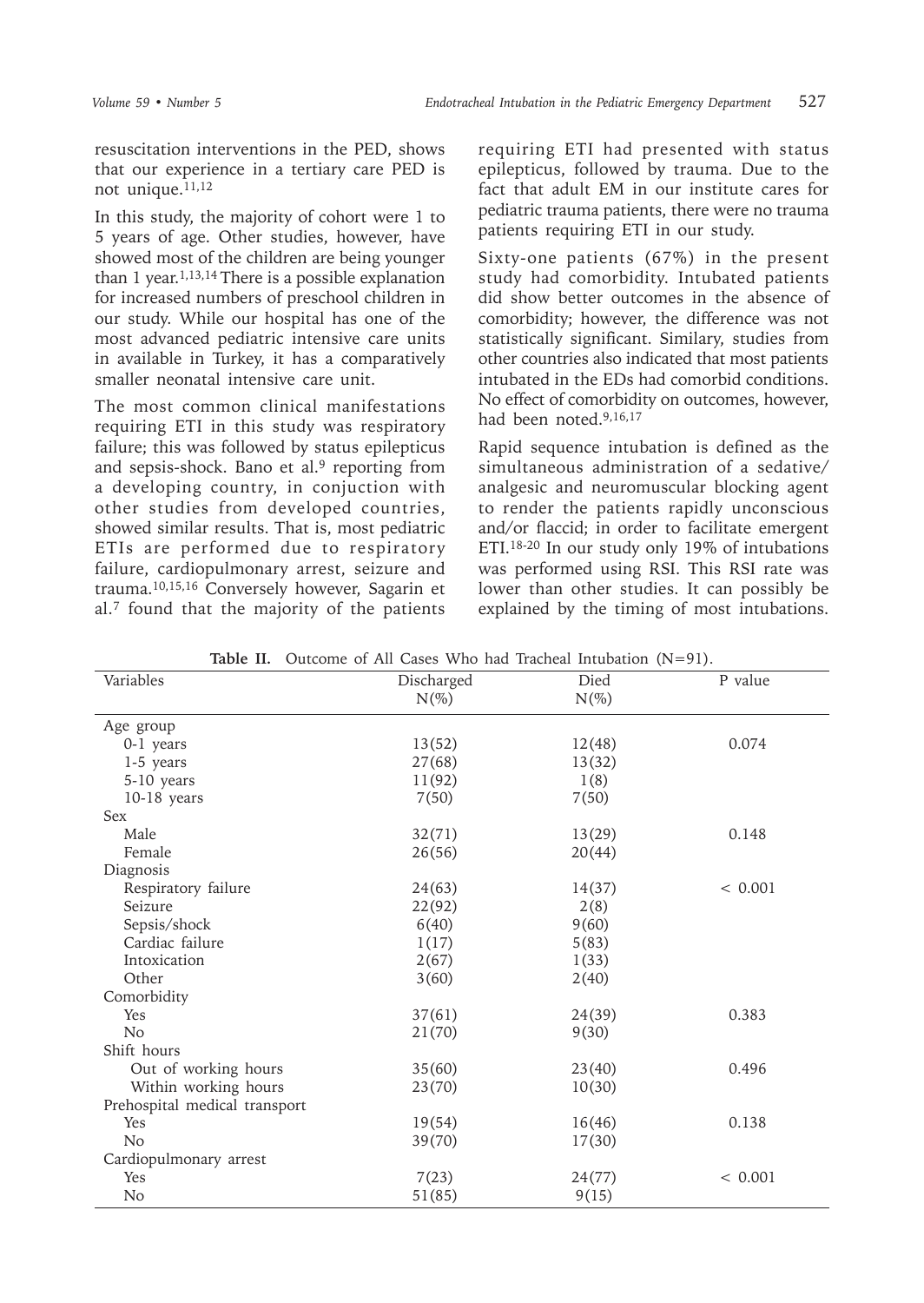| Variables              | FAS <sup>a</sup> $n$ <sup>(%)</sup> | Non-FAS $n(\%)$ | P value |
|------------------------|-------------------------------------|-----------------|---------|
| Age group              |                                     |                 |         |
| 0-1 years              | 22(88)                              | 3(12)           | 0.002   |
| 1-5 years              | 26(65)                              | 14 (35)         |         |
| $5-10$ years           | 8(67)                               | 4(33)           |         |
| $10-18$ years          | 4(29)                               | 10(71)          |         |
| <b>Sex</b>             |                                     |                 |         |
| Male                   | 28(62)                              | 17(38)          | 0.511   |
| Female                 | 32(70)                              | 14(30)          |         |
| Intubator              |                                     |                 |         |
| PEM attending          |                                     |                 |         |
| PEM fellow             | 12(80)                              | 3(20)           | 0.465   |
| Pediatric resident     | 6(67)                               | 3(33)           |         |
| Pediatric physician    | 37(66)                              | 19(34)          |         |
| PICU attending         | 4(50)                               | 4(50)           |         |
| Anesthetist            | 1(50)                               | 1(50)           |         |
| Paralytic use          | 0(0)                                | 1(100)          |         |
| Yes                    |                                     |                 |         |
| N <sub>o</sub>         | 14(82)                              | 3(18)           | 0.251   |
| Shift hours            | 46(62)                              | 28(38)          |         |
| Out of working hours   |                                     |                 |         |
| Within working hours   | 36(62)                              | 22(38)          | 0.361   |
| Cardiopulmonary arrest | 24(73)                              | 9(27)           |         |
| Yes                    | 20(65)                              | 11(35)          | 1.000   |
| N <sub>o</sub>         | 40(67)                              | 20(33)          |         |

**Table III.** Factors Associated with First Attempt Success (FAS) in Tracheal Intubation (N = 91).

PEM: pediatric emergency medicine, PICU: pediatric intensive care unit

That is, they were performed outside of general working hours.10,20 Because the majority of intubators were pediatric residents and they have limited experience in airway mangament procedures, RSI was generally not performed.

Several investigators have tried to correlate 'the ETI of children' with 'the subsequent outcomes'. In one prospective observational study, Eich et al.<sup>21</sup> focussed on prehospital ETIs performed by anaesthesia-trained emergency physicians, and found that the survival and neurological outcome was better in older children than infants. Another study conducted in the prehospital setting compared 'outcomes of pediatric patients treated with bag-valvemask ventilation only' with 'treated ETIs.'22The survival rate to hospital discharge in both group was low and there was no notable benifet to either. In the PED setting; a poor outcome was generally associated with: patients younger than 2 years old, arrival by prehospital medical transport and respiratory insufficiency on admission.14 Similarly, our results have also demonstrated that children who received ETI due to sepsis-shock and cardiac diseases are more likely to have a poor outcome. For patients with status epilepticus, however, we

saw a better outcome. This is consistent with the literature.

First-attempt success rates ranging between 57%- 83% have also been reported.23-26 Our result, with a FAS rate of 66%, was consitent with this range. A correlation showing ETI success to be more likely as age increases also exists in the literature. In contrast to this, our results indicate that increased age is associated with a decrease in FAS rate. We believe that this difference may be explained by the timing of most intubations (outside of general working hours) and the training level of intubators in our study. Because pediatric residents generally work in out of hours shifts, they are the doctors performing most ETI. Intrestigly, these resident doctors, are on sequential rotation, coming directly from neonatal intensive care prior to pediatric intensive care and PEM. As one might expect, they are more familiar with anatomy of infant airways than older children, and hence more likely to attempt a complex procedure.

In several studies, it has been reported that intubation by emergency physicians is associated with a significantly higher chance of FAS23-25. A significantly higher FAS rate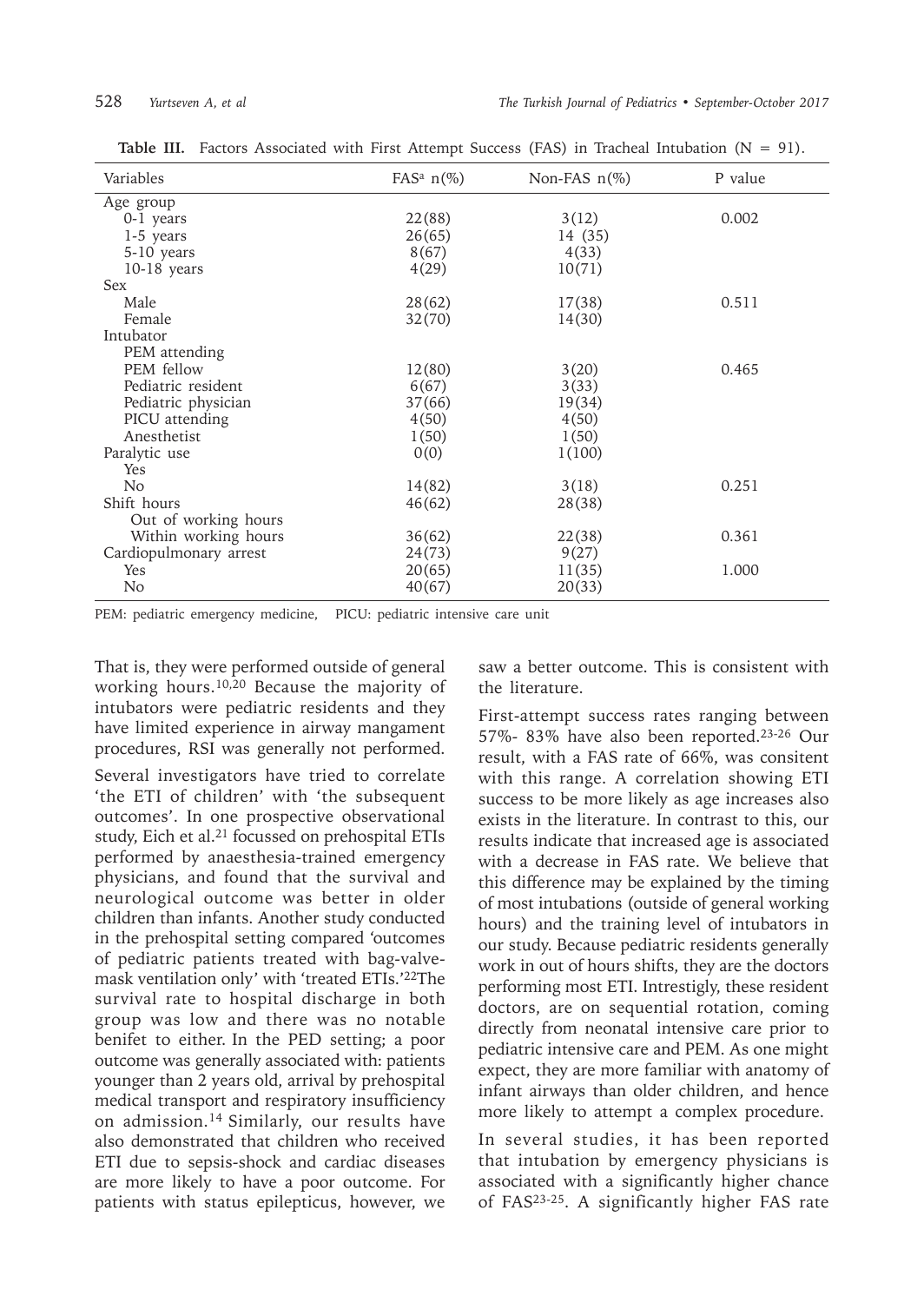was also achieved when RSI was used; as compared to other methods<sup>19,20</sup>. No statistical difference in our study was noted regarding intubation method and intubators. However, we did observe that the FAS rates were better in patients intubated by a PEM attending. This can be explained by a low RSI rate.

In this study 31 patients (34%) were intubated for cardiopulmonary arrest and the overall survival rate was 64%. Similarly Eich et al.<sup>21</sup> also showed an overall survival rate of 66%, with 33% of their patients receiving chest compressions.

There were several limiting factors associated with this study. Firstly this was a retrospective study, hence, all complications were not fully documented and it was not possible to assimilate properly whether the physicians had followed all steps of ETI in accordance with the protocols. Secondly it was conducted in a single center and therefore, its results cannot be generalized to other settings.

In this study, 91 pediatric endotracheal intubations were performed within a 2 year period in the pediatric emergency department. The primary clinical manifestation for ETI was respiratory failure. A poor outcome was associated with sepsis-shock and cardiac failure, while better outcomes were associated with status epilepticus. First-attempt success rate found to be more likely as age decreased. During the ETI, drugs for sedation/analgesia are often used but neuromuscular-blocking agents were underused.

### **REFERENCES**

- 1. Easley RB, Segeleon JE, Haun SE, Tobias JD. Prospective study of airway management of children requiring endotracheal intubation before admission to a pediatric intensive care unit. Crit Care Med 2000; 28: 2058- 2063.
- 2. Carroll CL, Spinella PC, Corsi JM, Stoltz P, Zucker AR. Emergent endotracheal intubations in children: be careful if it's late when you intubate. Pediatr Crit Care Med 2010; 11: 343-348.
- 3. Ehrlich PF, Seidman PS, Atallah O, Haque A, Helmkamp J. Endotracheal intubations in rural pediatric trauma patients. J Pediatr Surg. 2004; 39: 1376-1380.
- 4. Sakles JC, Chiu S, Mosier J, Walker C, Stolz U. The importance of first pass success when performing orotracheal intubation in the emergency department. Acad Emerg Med 2013; 20: 71-78.
- 5. Losek JD, Olson LR, Dobson JV, Glaeser PW. Tracheal intubation practice and maintaining skill competency: Survey of pediatric emergency department medical directors Pediatr Emerg Care 2008; 24: 294-299.
- 6. Mittiga MR, Geis GL, Kerrey BT, Rinderknecht AS. The spectrum and frequency of critical procedures performed in a pediatric emergency department: Implications of a provider-level view. Ann Emerg Med 2013; 61: 263- 270.
- 7. Sagarin MJ, Chiang V, Sakles JC, et al. Rapid sequence intubation for pediatric emergency airway management. Pediatr Emerg Care 2002; 18: 417-423.
- 8. Kendirli T, Caltik A, Duman M, et al. Effect of pediatric advanced life support course on pediatric residents' intubation success. Pediatr Int 2011; 53: 94-99.
- 9. Bano S, Akhtar S, Zia N, Khan UR, Haq AU. Pediatric endotracheal intubations for airway management in the emergency department. Pediatr Emerg Care 2012; 28: 1129-1131.
- 10. Guilfoyle FJ, Milner R, Kissoon N. Resuscitation interventions in a tertiary level pediatric emergency department: implications for maintenance of skills. CJEM 2011; 13: 90-95.
- 11. Long E, Sabato S, Babl FE. Endotracheal intubation in the pediatric emergency department. Paediatr Anaesth 2014; 24: 1204-1211.
- 12. Chen EH, Shofer FS, Baren JM. Emergency medicine resident rotation in pediatric emergency medicine: What kind of experience are we providing? Acad Emerg Med 2004; 11: 771-773.
- 13. Lee JH, Turner DA, Kamat P, et al. The number of tracheal intubation attempts matters! A prospective multi-institutional pediatric observational study. BMC Pediatr 2016; 16: 58.
- 14. Claudet I, Bounes V, Fédérici S, et al. Epidemiology of admissions in a pediatric resuscitation room. Pediatr Emerg Care 2009; 25: 312-316.
- 15. Nishisaki A, Turner DA, Brown CA, Walls RM, Nadkarni VM. A National Emergency Airway Registry for children: Landscape of tracheal intubation in 15 PICUs. Crit Care Med 2013; 41: 874-885.
- 16. Sukys GA, Schvartsman C, Reis AG. Evaluation of rapid sequence intubation in the pediatric emergency department. J Pediatr (Rio J) 2011; 87: 343-349.
- 17. Miller KA, Kimia A, Monuteaux MC, Nagler J. Factors associated with misplaced endotracheal tubes during intubation in pediatric patients. J Emerg Med 2016; 51: 9-18.
- 18. Zuckerbraun NS, Pitetti RD, Herr SM, et al. Use of etomidate as an induction agent for rapid sequence intubation in a pediatric emergency department. Acad Emerg Med 2006; 13: 602-609.
- 19. Sagarin MJ, Barton ED, Chng YM, Walls RM. Airway management by US and Canadian emergency medicine residents: A multicenter analysis of more than 6,000 endotracheal intubation attempts. Ann Emerg Med 2005; 46: 328-336.